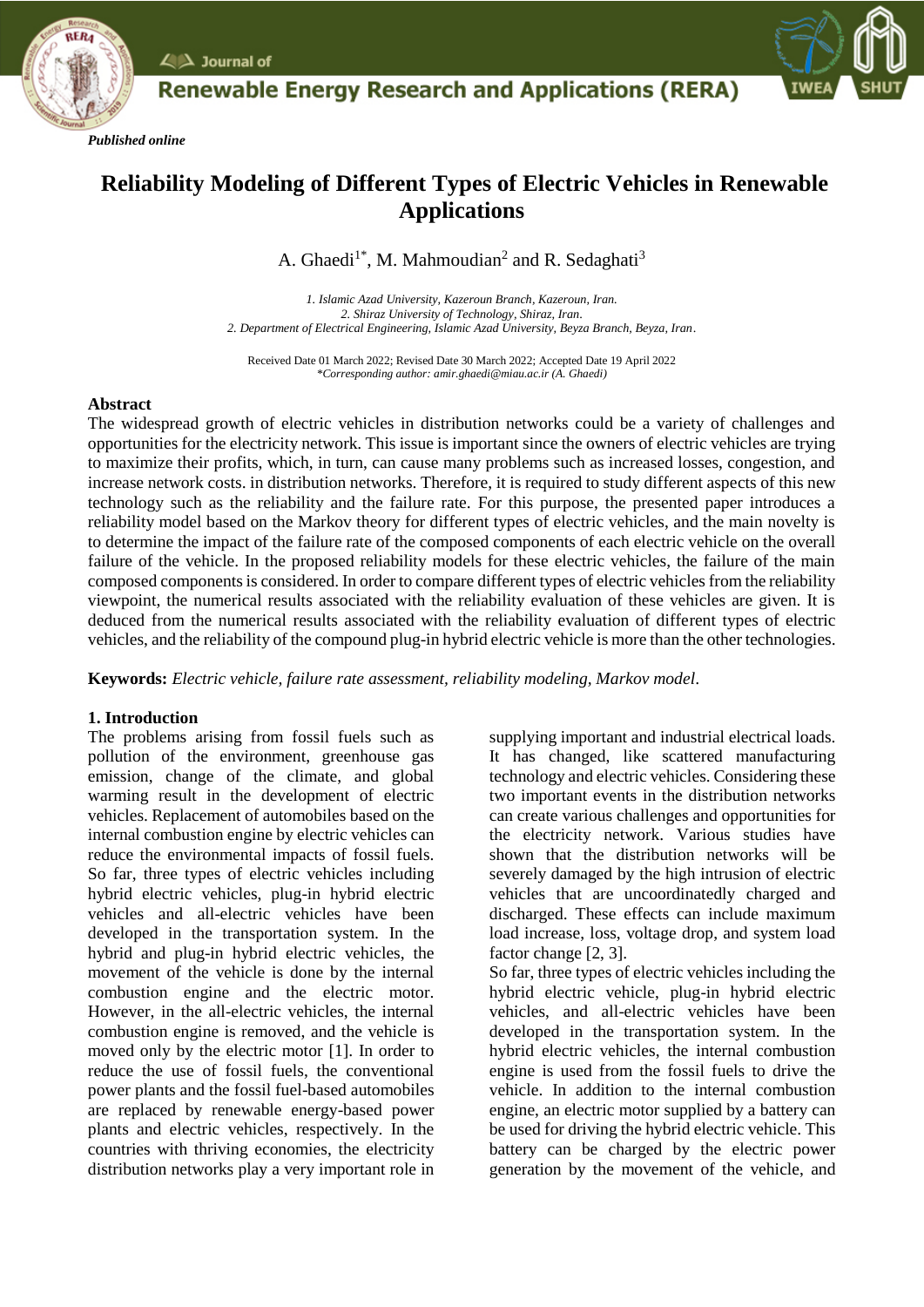cannot be connected to the electric grid. In the plug-in electric vehicle, similar to the hybrid vehicle, the movement of the vehicle is done by both the internal combustion engine and the electric motor. However, in the plug-in electric vehicle, the battery can be connected to the power grid using the charging stations. In the all-electric vehicle, only the electric motor supplied by the battery is used to move the vehicle. The battery of the all-electric vehicle, similar to the plug-in electric vehicle, can be connected to the power grid through the charging stations [4, 5].

Numerous literatures have been published on the reliability of the electric and hybrid vehicles, some of the most important of which have been analyzed and evaluated below. Then the research gaps have also been discussed for each paper. In the last paragraph of this section, the proposed solution to check and study the reliability of these categories of vehicles will be presented. With the growth of the electric vehicles in the transportation system, different aspects of these vehicles such as reliability must be studied. For this purpose, in the past studies, the reliability evaluation of electric vehicles has been performed. In [4], the reliability assessment of a hybrid power system, including the generation and transmission parts, containing two types of electric vehicles has been performed. Among the electric vehicles, the plug-in hybrid and all-electric vehicles can be connected to the power grid, and affect the reliability of the power system. For this purpose, the probabilistic models of the plug-in hybrid electric vehicles, the full-electric vehicles, and the system load are used to calculate the loss of load probability index of the hybrid power system including the electric vehicles. It is deduced from the paper that the electric vehicles equipped with the vehicle to grid technology can improve the reliability of the hybrid power systems. Paper [5] studies the impact of the electric vehicles on the reliability performance of the power systems containing wind generation units. In this paper, the impact of the electric vehicles equipped with the vehicle to grid technology on the reliability indices of the power system including loss of load probability and expected energy not supplied indices are evaluated. Besides, the impact of the random charging state and the chargedischarge control strategy based on the particle swarm optimization method on the results is investigated. In [6-10], the reliability evaluation of the distribution network containing the electric vehicle is performed. The model presented in [6] studies the reliability of the distribution system taking into account the impact of the quasidynamic traffic flow and vehicle to grid technology of the electric vehicles. For this purpose, the Monte Carlo approach has been used to simulate the reliability performance of the modified IEEE-RBTS test system with six buses containing the electric vehicles. In [7], the reliability of the distribution network affected by the electric vehicle charging stations has been investigated. For this purpose, the impact of the electric vehicle charging stations on the IEEE 33-bus test system has been investigated, and the reliability indices including the system average interruption frequency, system average interruption duration, customer average interruption duration, average interruption time, and average energy not supplied are calculated. In [8], the impact of the charging and discharging loads associated with the electric vehicles on the reliability, economical efficiency, and environment and energy intermittency of the distribution system has been studied. For this purpose, five modes including the plug-in electric vehicle without logic control mode, unidirectional timed charging mode, plug-in electric vehicle with logic control regulated charging mode, plug-in electric vehicle without logic control regulated charge/discharge, and batteries to grid charging mode are taken into account. Paper [9] studies the impact of the penetrations of the aggregated plug-in electric vehicles in the charging stations on the reliability performance of the distribution system. The optimal power flow based on the backwardforward sweep method is used to calculate the current of each branch of the radial distribution network. In [10], the impact of the electric vehicles equipped with the vehicle to grid technology on the reliability of the distribution network has been analyzed. For this purpose, the reliability indices of the distribution system are calculated before and after the integration of electric vehicles. Based on the proposed method, the electric vehicles can be used to supply the power back to the grid in emergency conditions such as failures or outages. The model presented in [11] proposes the proper configurations to supply the electric vehicles based on the DC or AC microgrid using the optimal sizing procedure and system reliability evaluation. For this purpose, the Markov process, the block diagrams, and the supply priority approaches are suggested. In [12], the reliability performance of different structures of electric vehicles has been developed and compared. In this paper, the reliability models of different structures of electric vehicles including single-engine pure electric vehicle, pure electric vehicle with two or four engines, series hybrid electric vehicle, parallel hybrid electric vehicle, and combined hybrid electric vehicle have been developed. Paper [13]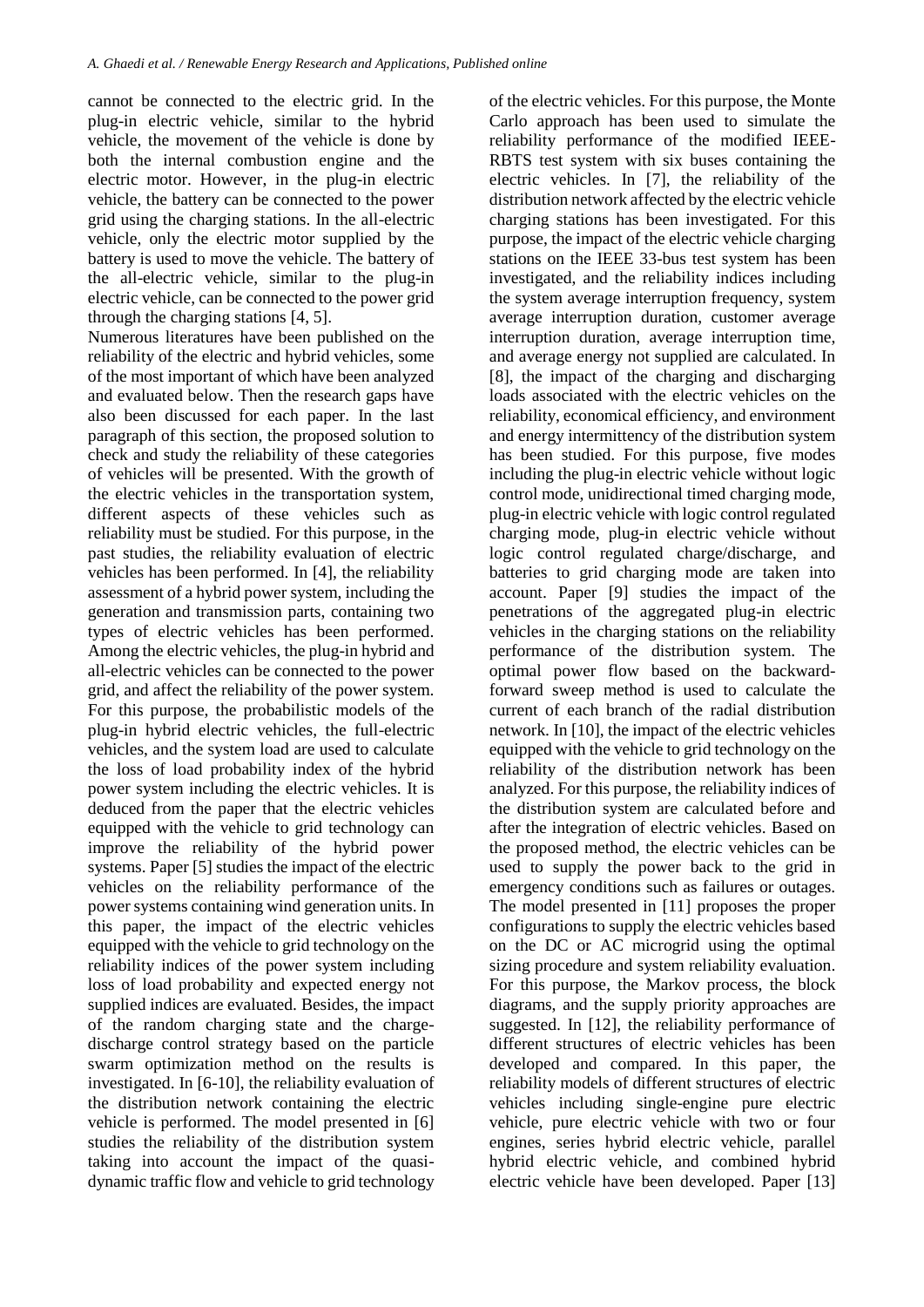proposes a method based on the fault tree diagram to analyze the reliability, availability, and maintainability of the plug-in electric vehicle. Besides, the impact of the charging stations on the availability of plug-in electric vehicles has been studied. In [14], the reliability assessment of the main composed components of the electric vehicles including the lead acid battery, motor controller, and electric motor has been performed. This paper uses the simulation model of the understudied electric vehicle using the MATLAB-SIMULINK software to consider the variation of the driving cycle, thermal stress, thermal cycling, and fault analysis in the proposed reliability studies. Paper [15] evaluates the reliability performance of different charging systems including non-isolated low power systems, high-frequency isolated inductive systems, unidirectional chargers, and multi-phase interleaved charger used in the electric vehicles. For this purpose, the major influence factors affect the failure rate of the composed components of these chargers including temperature, rated voltage, power dissipation, and current are taken into account. In [16], the reliability modeling of the electric motors as the main component of electric vehicles has been performed using the fault tree and extended stochastic Petri nets. In the proposed reliability model of the electric motor, the impact of the failure of its main components including the stator core, the stator winding, the rotor core, the rotor winding, the bearing, the shaft, and the bond on the overall failure of the motor is considered. The model presented in [17] proposes a new technique to study the reliability performance of the integrated system containing the transportation system and the electrical power network considering the role of electric vehicles. For this purpose, a bidirectional charging control strategy for electric vehicles is suggested to model the interaction between the transportation system and the electrical power network. Paper [18] studies the reliability of the batteries used in the electric vehicles. In this paper, the failure types of the lead acid batteries including grid corrosion, grid growth, discharge of negative plate, dry-out, and sulfation are studied. Besides, the testing method, the life prediction technique, and the approaches for reliability improvement of these batteries including thermal protection, state of charge and state of health monitoring, cell equalization, and tolerance setting are discussed in the paper.

It is deduced from the reviewed papers that a comprehensive reliability model is not developed for all types of electric vehicles that considers failure of the composed components. Reliability is an important factor that can be used to compare different types of electric vehicles to select a suitable choice. Besides, the failure rate of different composed components is dependent on the speed of vehicle that is not studied in the last researches. In order to fill these research gaps, the present paper develops a comprehensive reliability model based on the Markov theory for all types of electric vehicles considering the impact of vehicle speed on the component failure rates.

Due to the growing application of the electric vehicles in the transportation system, the reliability evaluation of different types of them is necessary. For this purpose, the current paper develops a reliability model for different types of electric vehicles based on the Markov theory.

Thus the contributions and novelties of this paper would be as:

- Develop a comprehensive reliability model based on the Markov theory for all types of electric vehicles including the hybrid electric vehicle, the plug-in hybrid electric vehicle, and the all-electric vehicle considering the failure of the composed components.
- Determine the impact of the failure of the composed components of the electric vehicle on the overall failure of the vehicle.
- Compare different types of electric vehicles from the reliability viewpoint.
- Determine the impact of vehicle speed on the failure rate of the composed components of electric vehicles.

Based on the aim of the paper, it is organized as what follows. In the 2nd Section, the structure of different types of electric vehicles is studied. Section 3 is devoted to the reliability modeling of these electric vehicles. In Section 4, the impact of the variable speed of the vehicle on the failure rate of the composed components of the electric vehicles is investigated. The numerical results are given in Section 5 to compare different types of electric vehicles from the reliability viewpoint. The last section is devoted to the conclusion of the paper.

**2. Structure of different types of electric vehicles** In this work, three kinds of electric vehicles including the hybrid electric vehicle, the plug-in hybrid electric vehicle, and the all-electric vehicles are studied. In order to determine the reliability model of these vehicles, the structure and their composed components must be analyzed. In this section, the structure and the main composed components of these electric vehicles are introduced.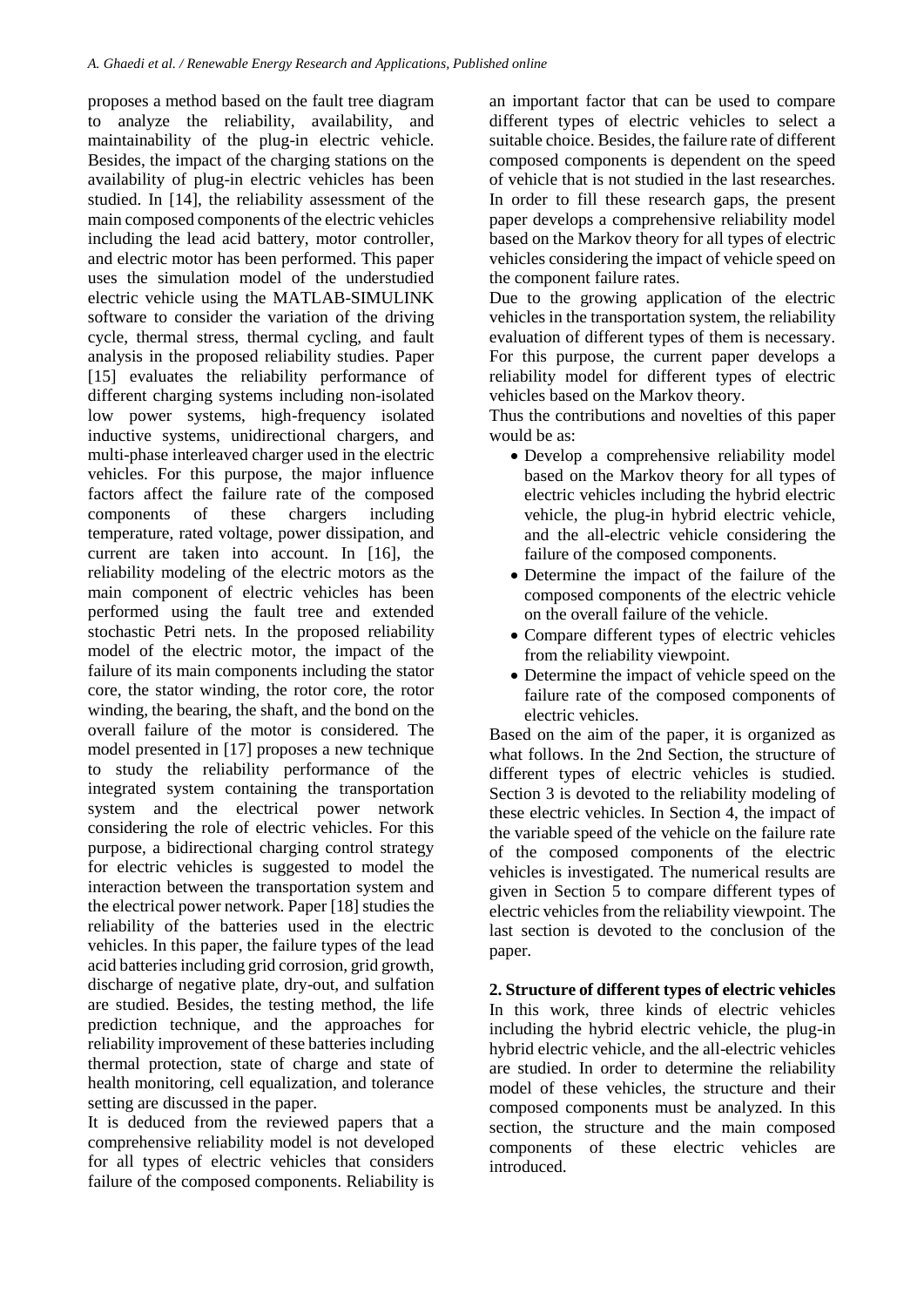#### **2.1. Hybrid electric vehicles**

This type of electric vehicles is driven by a combination of the internal combustion engine and the electric motor [19]. The fossil fuels are used in the internal combustion engine in order to create the power required for driving the vehicle. This power is created by the combustion and expansion of the fossil fuels in the combustion chamber. In addition to the internal combustion engine, the vehicle can be driven by the electric motor. The power required for the electric motor is provided by the batteries or the generators. The batteries of the hybrid electric vehicle cannot be connected to the external electric grid, and thus in order to charge the batteries and generate the electricity required for driving the electric motor, the rotation of the vehicle by the internal combustion engine is required. The other main components of the electric vehicles are the chassis, the body, the control system such as brakes, and the transmission system including clutch, gearbox, differential, axle, and wheels. Based on the different combination of the electric motor and the internal combustion engine, three types of the hybrid electric vehicles including the series hybrid electric vehicle, parallel hybrid electric vehicle, and compound hybrid electric vehicle can be developed. The configuration of a series hybrid electric vehicle is presented in figure 1 [19]. As it can be seen in the figure, the fossil fuel enters the internal combustion engine. By the combustion and the expansion of the fossil fuel, the mechanical power is generated. A generator is used to convert the mechanical energy into the electrical energy. The generated electricity can be used for charging the battery or driving the electric motor by an electric converter. Different types of the power electronic converters such as the DC/DC and DC/AC converters, and also different kinds of the electric motors such as brushed DC motor, brushless DC motor, switched reluctance motor, axial flux ironless permanent magnet motor, and permanent synchronous motor can be used in the electric vehicles [19]. The mechanical power produced by the electric motor can move the wheels through the gearbox. The internal combustion system is composed of the fuel tank, fuel system, combustion engine, cooling system, exhaust system, and lubrication system. The configuration of a parallel hybrid electric vehicle is presented in figure 2 [16].



**Figure 1. Structure of a series hybrid electric vehicle.**



**Figure 2. Structure of a parallel hybrid electric vehicle.**

As it can be seen in the figures, in the series hybrid electric vehicle, the internal combustion engine is connected in series with the electric part of the motor. Thus in order to drive the vehicle, both parts must be perfect. However, in the parallel hybrid electric vehicle, the internal combustion engine and the electric part are connected in parallel. Thus in order to drive the vehicle, each part, i.e. the internal combustion system or the electric part, can be implemented. Similar to the series hybrid electric vehicle, in the parallel hybrid electric vehicle, the battery can be charged only through the generated power of the internal combustion engine. The configuration of the compound hybrid electric vehicle is presented in figure 3 [19]. As it can be seen in the figure, the compound hybrid electric vehicle is a combination of the series and parallel hybrid electric vehicle.



**Figure 3. Structure of a compound hybrid electric vehicle.**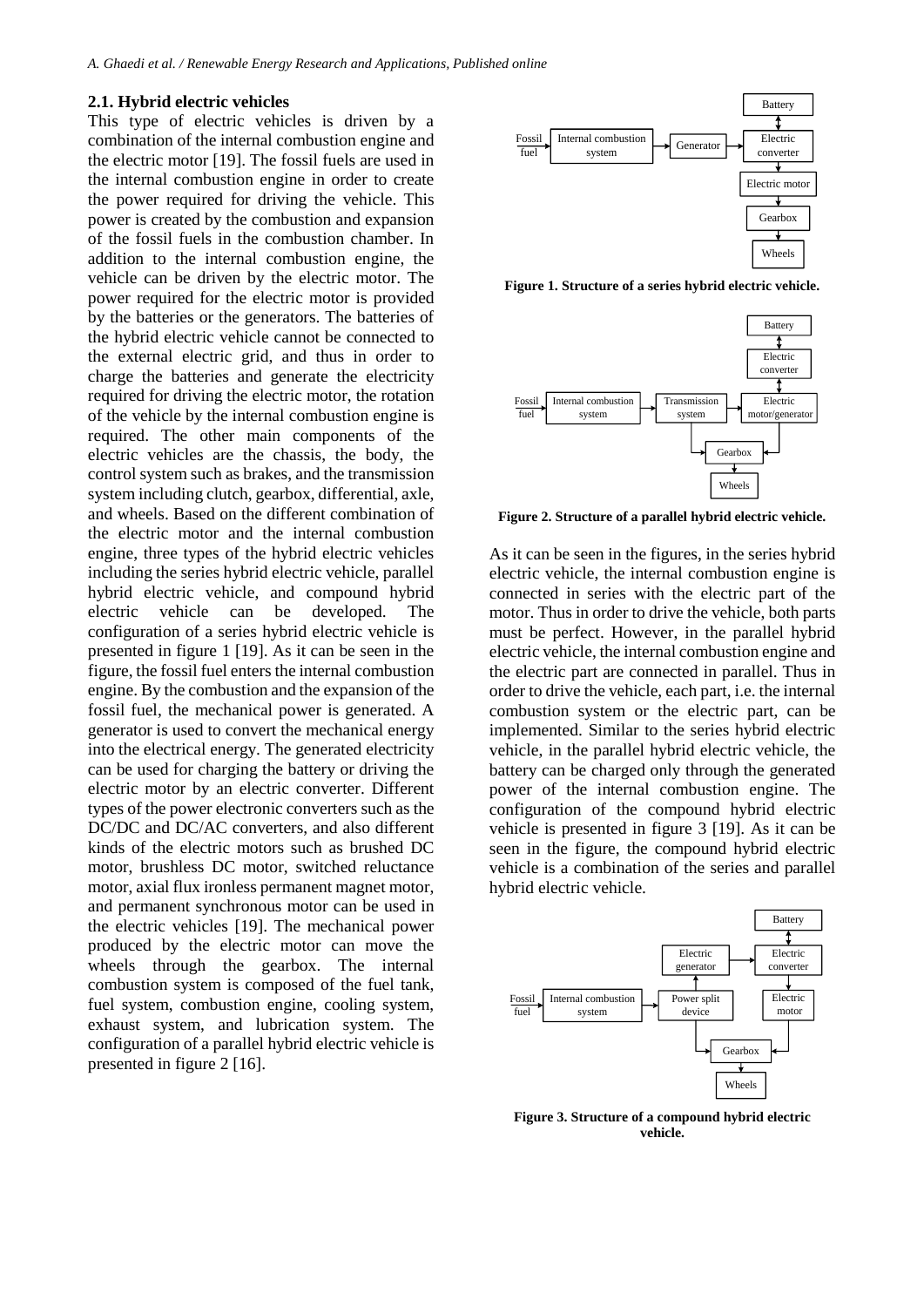#### **2.2. Plug-in hybrid electric vehicle**

In the plug-in hybrid electric vehicle, the battery can be connected to the electric grid using the charging stations. Thus in order to charge the battery of the vehicle, both the generated power by the internal combustion engine and the external grid can be used. Based on the different connections between the internal combustion engine and the electric part of the vehicle, three kinds of the plug-in hybrid vehicle including series, parallel, and compound plug-in hybrid electric vehicles can be developed. The structure of a series plug-in hybrid electric vehicle is presented in figure 4 [20].



**Figure 4. Structure of a series plug-in hybrid electric vehicle.**

As it can be seen in the figure, the configuration of the series plug-in hybrid electric vehicle is approximately similar to the series hybrid electric vehicle. The only difference is the additional input of the vehicle, i.e. the electricity that can be used for charging the batteries through the charging stations. The structure of the parallel plug-in hybrid electric vehicle is presented in figure 5 [20]. As it can be seen in the figure, both the internal combustion engine and the electric motor can separately drive the vehicle. However, in the parallel plug-in hybrid electric vehicle, the battery can be charged only by the external electric grid using the charging stations. Thus the power produced by the internal combustion engine is used for driving the vehicle, and is not used for charging the batteries.



**Figure 5. Structure of a parallel plug-in hybrid electric vehicle.**

The structure of the compound plug-in hybrid electric vehicle is presented in figure 6 [20]. As it can be seen in the figure, the compound plug-in hybrid electric vehicle is a combination of the series and the parallel plug-in hybrid electric vehicles. The battery can be charged by both the power produced by the internal combustion engine and the external grid through the charging stations. Besides, the vehicle can be driven by both the internal combustion engine and the electric motor.



**Figure 6. Structure of a compound plug-in hybrid electric vehicle.**

## **2.3. All-electric vehicle**

In the all-electric vehicle, the internal combustion engine is removed, and the vehicle is driven only by the electric motor. The fossil fuel is not used in this type of the electric vehicle, and from the environmental impact, it is the best electric vehicle [21]. The structure of this technology of electric vehicles is presented in figure 7.



**Figure 7. Structure of an all-electric vehicle.**

#### **3. Reliability modeling of electric vehicles**

In this section, the reliability modeling of different types of electric vehicles, mentioned in the previous section, is performed. In order to develop the reliability model of each system, the following procedure must be followed [22]:

Step 1. Understand the system, the operation of the system, and the composed components.

Step 2. Identify different failures of the components.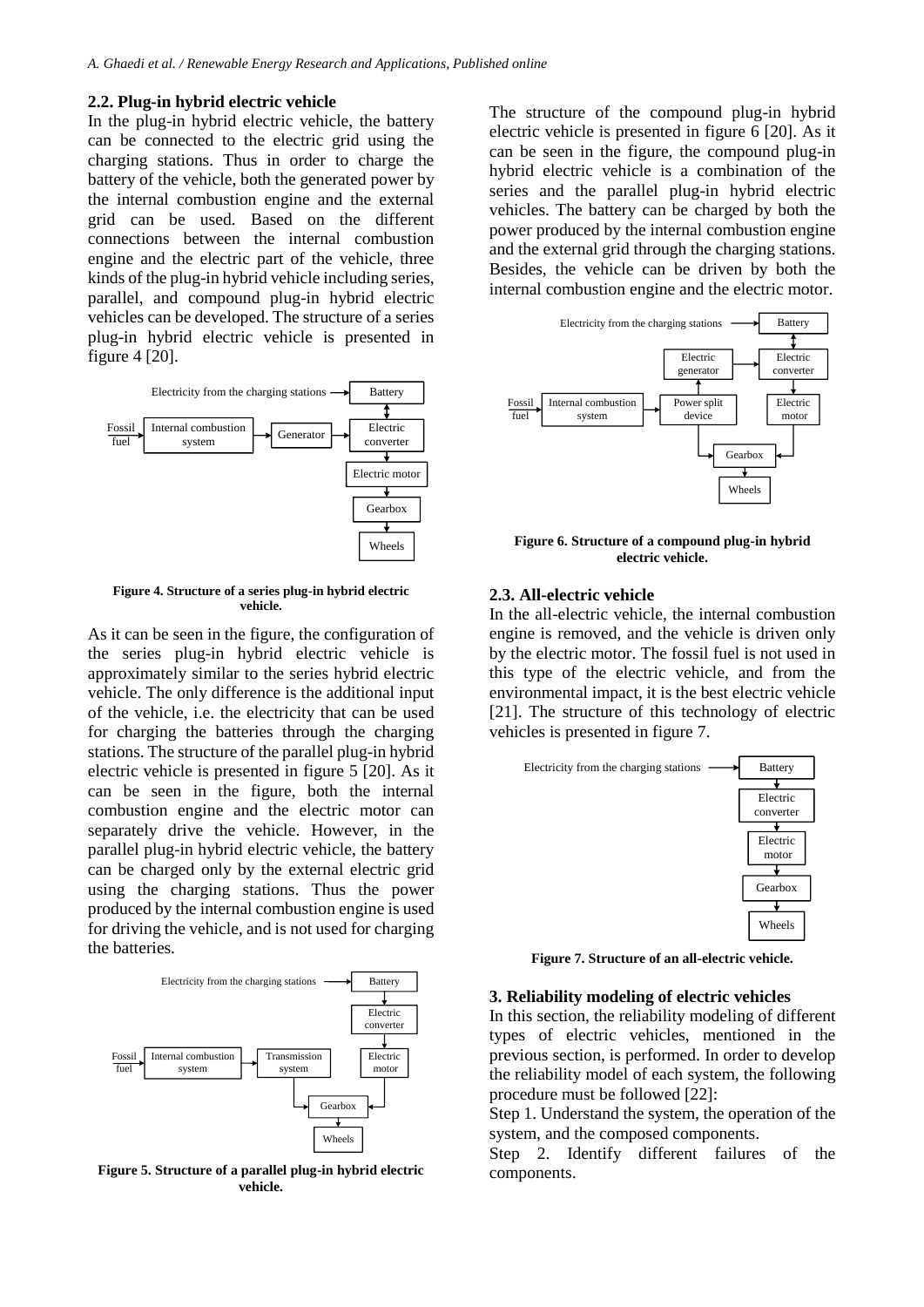Step 3. Determine the consequence of the failures and the impact of the component failure on the total failure of the system.

Step 4. Derive the suitable models to represent the results obtained in the previous steps.

The composed components and the operation principle of different types of electric vehicles are discussed in the second section. Thus in this section, in order to determine the reliability models of different types of electric vehicles, the impact of the failure of the composed components on the total failure of electric vehicles is evaluated. For the reliability evaluation of the electric vehicle, the following assumptions are considered:

- The reliability is the ability of a system to correctly perform its function. In this work, the function of an electric vehicle is considered to continue its movement and prevent it from stopping. Thus the other events such as turning off the lights are not studied.
- The reliability model is based on the Markov model. Based on the Markov model, only the failure of one component is considered, and the occurrence of the two or more components, simultaneously, is not taken into account.
- In the reliability model of the electric vehicles, the failure of the main components that results in the stopping of the vehicle is considered. Thus the failure of the other components such as lighting system is neglected.
- The impact of the fuel tank volume and the capacity of the battery on the reliability model are not considered.

In this work, the Markov model with up and down states is used to present each component of the electric vehicles. The state space diagram of a twostate Markov model is presented in figure 8 [23].



**Figure 8. State space diagram of each component [23].**

As it can be seen in the figure, the transition rate from the up state to the down state is the failure rate and the transition rate from the down state to the up state is the repair rate. The long-term availability of each component based on the two-state Markov model can be calculated as [23]:

$$
A=R/(F+R) \tag{1}
$$

where  $A$ ,  $F$ , and  $R$  are the availability, the failure rate, and the repair rate of the component. At this stage, the reliability model of each type of electric vehicles is determined. According to the operation principle and the composed components of the series hybrid electric vehicle presented in figure 1, the reliability model of this kind of electric vehicle is determined, and presented in figure 9. The reliability model of the internal combustion system and the common components are presented in figures 10 and 11, respectively. The internal combustion system is composed of the fuel tank, fuel system, internal combustion engine, cooling system, exhaust system and lubrication system. The common components placed in the reliability model of the vehicle are chassis, body, control system including different sensors and brake, wheels, and transmission system including the gearbox, clutch, differential, and axle.



**Figure 9. Reliability model of series hybrid electric vehicle.**



**Figure 10. Reliability model of internal combustion system.**



**Figure 11. Reliability model of common components.**

As it can be seen in the figures, the failure of each component of the internal combustion system results in the failure of this system, and so from the reliability viewpoint, all these components are series in the reliability model of the internal combustion system. The failure of the components placed in the reliability model of the common components results in the failure of the electric vehicle. Thus from the reliability viewpoint, these components are series. As it can be seen in the reliability model of the vehicle, the failure of electric converter, electric motor, and the common component results in the failure of the vehicle. Thus these components are series in the reliability model of the vehicle. However, in order to drive the electric vehicle, the electric motor can be supplied by the battery or the generator connected to the internal combustion engine. Thus from the reliability viewpoint, the battery is connected in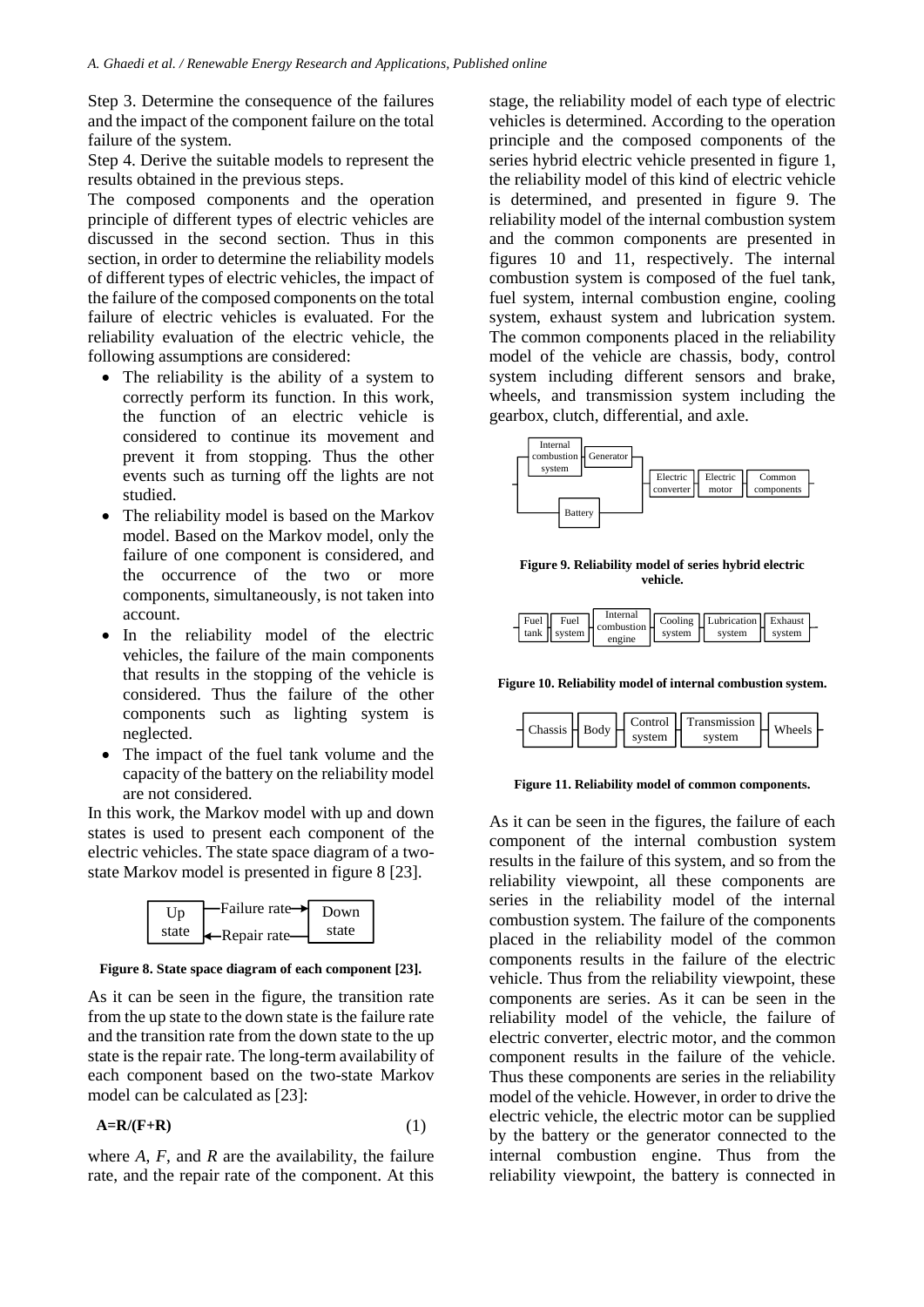parallel with the internal combustion system connected to the generator. In a reliability model composed of two series components, the equivalent failure rate  $(F)$ , the equivalent repair rate  $(R)$ , and the availability of the system (*A*) can be determined as [23]:

$$
\mathbf{F} = \mathbf{F}_1 + \mathbf{F}_2 \tag{2}
$$

 $R = (F_1 + F_2)(R_1R_2)/(F_1R_2 + F_2R_1)$  (3)

$$
\mathbf{A} = \mathbf{A}_1 \mathbf{A}_2 \tag{4}
$$

where  $F_1$  and  $F_2$  are the failure rates of the series components, *R<sup>1</sup>* and *R<sup>2</sup>* are the repair rates of the series components, and *A<sup>1</sup>* and *A<sup>2</sup>* are the availabilities of the series components. The equivalent failure rate, repair rate, and unavailability (*U*) of a system composed of two parallel components can be calculated as [23]:

$$
\mathbf{F} = \mathbf{F}_1 \mathbf{F}_2 (\mathbf{R}_1 + \mathbf{R}_2) / (\mathbf{R}_1 \mathbf{R}_2) \tag{5}
$$

$$
\mathbf{R} = \mathbf{R}_1 + \mathbf{R}_2 \tag{6}
$$

$$
U = U_1 U_2 \tag{7}
$$

where  $U_1$  and  $U_2$  are the unavailability of the components of the system. Thus based on the series or parallel connections of the composed components of the electric vehicles, the equivalent failure rate, repair rate, and availability of the electric vehicle can be determined by equations (2) to (7). Thus in order to determine the equivalent failure and repair rates of the series hybrid electric vehicle, the following procedure is followed:

Step 1: The equivalent failure and repair rate of the internal combustion system is determined by series the connection of the fuel tank, fuel system, internal combustion engine, cooling system, lubrication system, and exhaust system.

Step 2: The equivalent failure and repair rates of the common components that are series connections of chassis, body, control system, transmission system, and wheels are determined.

Step 3: The series connection of the internal combustion system and generator is determined.

Step 4: The parallel connection of the obtained system in step 3 and battery is determined.

Step 5: The equivalent failure and repair rates of the series hybrid electric vehicle is obtained by the series connection of the system obtained in step 4, common components, electric motor, and electric converter.

According to the procedure followed in this section, the reliability models of the parallel and compound hybrid electric vehicles are obtained and presented in figures 12 and 13, respectively. In figure 12, the transmission system for the internal combustion system (ICS) is composed of the required devices for connecting the internal combustion engine movement to the gearbox to drive the wheels of the vehicle.



**Figure 12. Reliability model of parallel hybrid electric vehicle.**



**Figure 13. Reliability model of compound hybrid electric vehicle.**

According to the procedure explained in this section, the reliability models of different types of plug-in electric vehicles including series, parallel and compound plug-in hybrid electric vehicles are determined. These models are similar to the reliability models of the hybrid electric vehicles presented in figures 9, 12, and 13. The only difference is the different value of the failure rate, repair rate, and availability of the batteries used in two types of the vehicles. The batteries used in the plug-in hybrid electric vehicles can be charged by both the charging stations and the internal combustion engine. Thus the utilization of the batteries used in the plug-in electric vehicle is more than the hybrid electric vehicle. For this purpose, the high-quality batteries are selected for use in the plug-in hybrid electric vehicles, and so the availability of these batteries is higher than the quality of the batteries used in the hybrid electric vehicles. In the all-electric vehicle, the internal combustion system is removed, and only the electric part is used to drive the vehicle. Thus the reliability model of this type of electric vehicle is as presented in figure 14.

|  | 4 Battery H |  | Electric    Electric    Common   |
|--|-------------|--|----------------------------------|
|  |             |  | converter   motor   components ' |

**Figure 14. Reliability model of all-electric vehicle.**

## **4. Impact of variable speed on component failure rate**

In this section, the impact of variable speed of the electric vehicles on the failure rate of composed components is studied. Among the different components used in the electric vehicles, the failure rate of the semi-conductor devices such as diodes,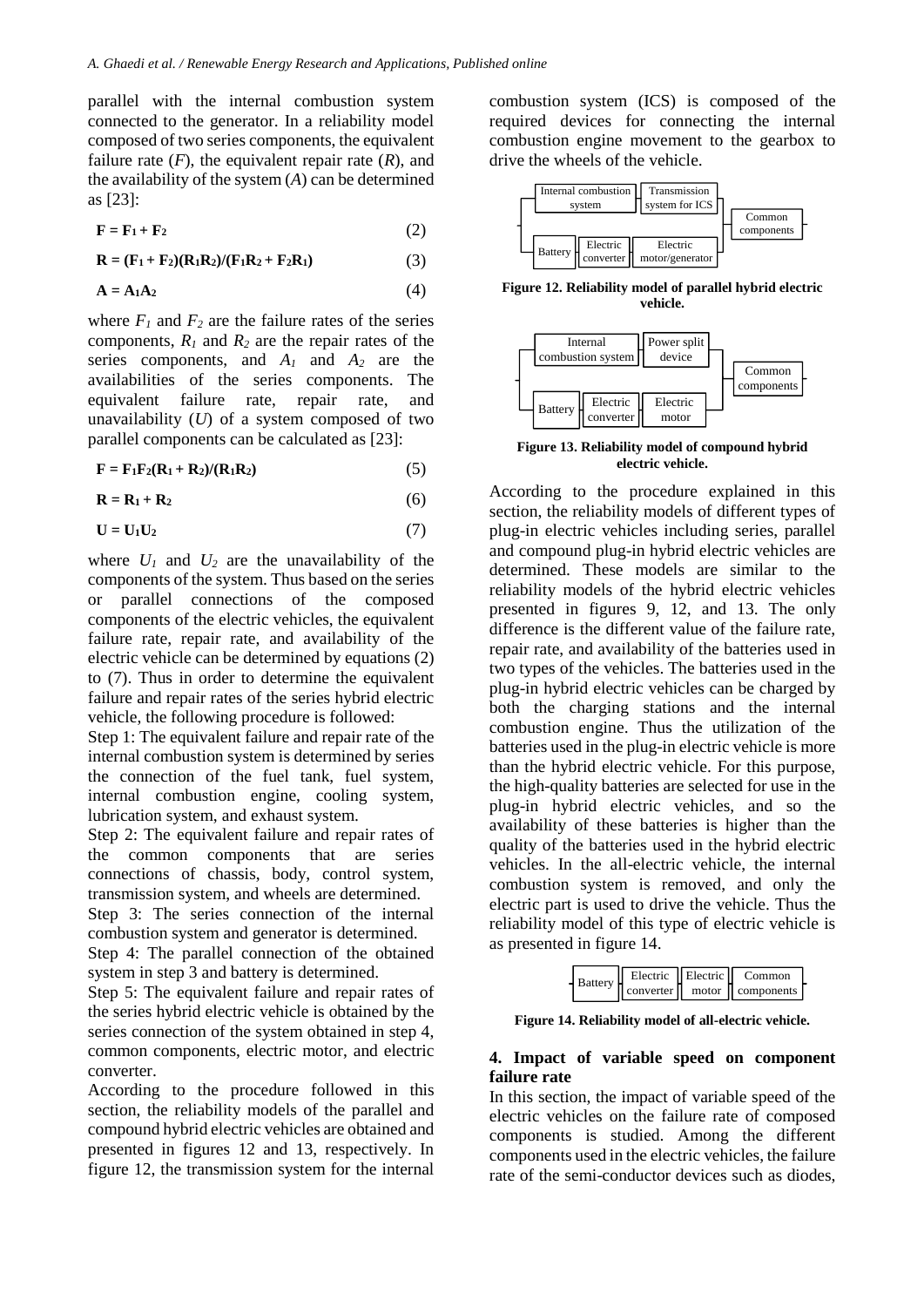thyristors, and power electronic switches is significantly affected by the temperature [24]. The mentioned devices are used in the power electronic converters used in all technologies of the electric vehicles including series, parallel and compound hybrid electric vehicles, series, parallel and compound plug-in hybrid electric vehicles, and allelectric vehicle. For determination of the failure rate of the semi-conductor devices, the temperature of their junctions must be calculated according to the power loss created in them. For this purpose, the current passing through the diodes or other semi-conductor devices should be determined. The failure of each semi-conductor device used in the power electronic converters, the overall operation of the converter is failed, and so from the reliability viewpoint, all semi-conductor devices used in the electrical converters are series. Thus the failure rate of an electrical converter containing six diodes and six IGBTs can be calculated as [24]:

$$
F_C = 6 \times (F_{IGBT} + F_{diode})
$$
 (8)

where, *FC*, *FIGBT*, and *Fdiode* are the failure rate of the converter, IGBTs and diodes. In order to determine the failure rate of each semi-conductor device such as diode or IGBT, the following equation can be used [24].

$$
F = F_u x_1 q_1 + F_v x_2 q_2 + F_w q_3 + F_x \tag{9}
$$

where  $F$ ,  $F_u$ ,  $F_v$ ,  $F_w$ , and  $F_x$  are the failure rate of each semi-conductor device, operation-mode base failure rate, non-operation-mode base failure rate, temperature cycle failure rate, and failure rate of junction electrical stress. The parameters  $x_1$  and  $x_2$ placed in equation (9) are, respectively, the operation-mode and non-operation-mode acceleration factors that are calculated based on the Arrhenius law as [24]:

$$
x_1 \, or \, x_2 = e^{\frac{-E_a}{k}(\frac{1}{T} - \frac{1}{T_0})} \tag{10}
$$

where  $E_a$  is the activation energy associated with the operation or non-operation mode of device, *k* is the Boltzmann constant, *T* is the temperature of the device in Kelvin, and *T<sup>0</sup>* is the test temperature in Kelvin. The parameters  $q_1$ ,  $q_2$ , and  $q_3$  placed in (9) are the duty cycle factors associated with the operation-mode, non-operation-mode, and acceleration factor of the thermal cycle, respectively. These parameters can be calculated as [24]:

$$
q_1 = \frac{1 - P_{non}}{dc_{op}}\tag{11}
$$

$$
q_2 = \frac{P_{non}}{dc_{nonop}}
$$
 (12)

$$
q_3 = \left(\frac{T - T_a}{dT}\right)^2\tag{13}
$$

where, the constant parameters placed in the equations including *dcop, dcnonop*, and *dT* can be collected from the manufacturers of the devices. Besides, *Pnon* is the probability of the non-operation mode of the power supply used as the input of the electrical converter. The thermal loss of each semiconductor device can be calculated as [24]:

$$
loss = \frac{1}{2} \left[ U_0 \frac{I_m}{\pi} + r \frac{I_m^2}{4} \right] \pm
$$
  

$$
m \cos \phi \left[ U_0 \frac{I_m}{8} + r \frac{I_m^2}{3\pi} \right] + \frac{U_{dc}}{U_{nom}} P_{sw}
$$
 (14)

where *loss*, *Im*, *U0*, *r*, *m*, *ϕ*, *Udc*, *Unom*, and *Psw* are the thermal loss of each semi-conductor device, the peak value of the current passing through the semiconductor device, the voltage drop on the diode or IGBT, the resistance of diode or IGBT, the modulation index, the angle between the voltage and the current, the DC link voltage, the reference voltage, and the switching power loss. In the inverters, the sign of the second term of (14) for IGBTs is positive, and for diodes is negative. The power loss of the electrical converter can be calculated by summing the power loss of all semiconductor devices used in the converter. In order to determine the temperature of the devices put in (10), the following equation is used [24]:

$$
T = T_a + P_L R_{th} + loss R_{th}
$$
\n<sup>(15)</sup>

where  $T_a$  is the ambient temperature,  $P_L$  is the power loss of the converter, *Rth* is the thermal resistance between the heat sink and the medium of semiconductor devices, and *Rch* is the thermal resistance between the semi-conductor medium and the junction. According to equations (8)-(15), the failure rate of the electrical converters used in the electric vehicles in different vehicle speeds can be determined. Based on the electric motor used in the electric vehicle, the current  $I_m$  associated with the specified vehicle speed is determined, and accordingly, the vehicle failure rate is calculated. In this work, the average value for failure rate of electrical converter is used to place in equation (2) or (5).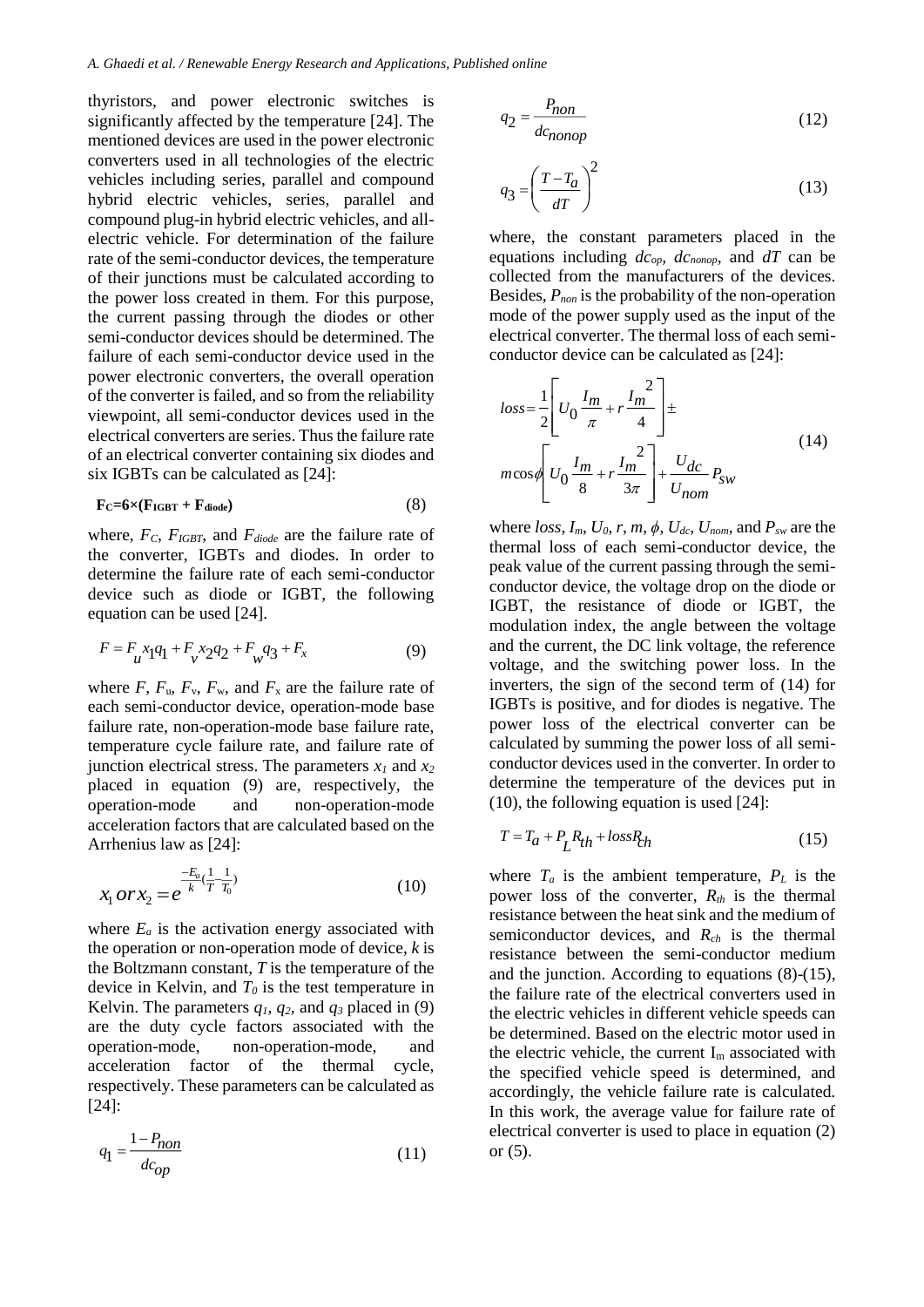### **5. Numerical results**

In this section, the numerical results associated with the reliability evaluation of different types of electric vehicles are performed. Based on the calculated reliability indices, different types of electric vehicles can be compared from the reliability viewpoint. The reliability parameters of the composed components of the electric vehicles including the failure rate and their repair rate are presented in table 1 [11-12] and [14-15]. Based on the reliability models obtained for different types of electric vehicles, the equivalent failure rate, repair rate, and equivalent availability of these vehicles are calculated, and presented in table 2. In order to clearly compare the reliability performance of different types of electric vehicles, the equivalent failure rate and availability of different types of electric vehicles are presented in figures 15 and 16, respectively.

As it can be seen in table 2 and figures 15 and 16, the failure rate of the mechanical components is higher than the failure rate of the electrical components. Thus it is expected that the reliability of the electric vehicles is higher than the conventional vehicles based on the internal combustion engine. It is deduced from the numerical results that the order of electric vehicles in terms of reliability from greater to less would be as follows:

- 1. Compound plug-in hybrid electric vehicle
- 2. Parallel plug-in hybrid electric vehicle
- 3. Compound hybrid electric vehicle
- 4. Parallel hybrid electric vehicle
- 5. Series plug-in hybrid electric vehicle
- 6. Series hybrid electric vehicle
- 7. All-electric vehicle

**Table 1. Failure rate and repair rate of composed components of electric vehicles [11-12], [14-15].**

| Components                                         | Failure rate | Repair rate |
|----------------------------------------------------|--------------|-------------|
|                                                    | (occ./v)     | (occ./y)    |
| Electric motor                                     | 0.01825      | 2500        |
| Electric converter                                 | 0.00876      | 800         |
| Electric generator                                 | 0.01111      | 2400        |
| Internal combustion system                         | 2.52802      | 350         |
| Power split device                                 | 0.8          | 1000        |
| Common components                                  | 1.85         | 600         |
| Transmission system for<br><b>ICS</b>              | 0.2          | 1250        |
| Electric motor/generator                           | 0.022        | 2000        |
| Battery used in hybrid<br>electric vehicle         | 0.00746      | 273.75      |
| Battery used in plug-in<br>hybrid electric vehicle | 0.00125      | 450         |
| Battery used in all-electric<br>vehicle            | 0.0006       | 876         |

**Table 2. Equivalent failure rate and availability of different electric vehicles.**

| Types of electric<br>vehicles                   | Failure rate<br>(occ./y) | Repair rate<br>(occ./y) | Availability |
|-------------------------------------------------|--------------------------|-------------------------|--------------|
| Series hybrid<br>electric vehicle               | 1.8772                   | 605.1901                | 0.99690776   |
| Parallel hybrid<br>electric vehicle             | 1.8504                   | 600.0621                | 0.99692575   |
| Compound hybrid<br>electric vehicle             | 1.8504                   | 600.0676                | 0.99692578   |
| Series plug-in<br>hybrid electric<br>vehicle    | 1.8770                   | 605.1715                | 0.99690799   |
| Parallel plug-in<br>hybrid electric<br>vehicle  | 1.8503                   | 600.0630                | 0.99692596   |
| Compound plug-<br>in hybrid electric<br>vehicle | 1.8503                   | 600.0633                | 0.99692598   |
| All-electric<br>vehicle                         | 1.8777                   | 605.2503                | 0.99690724   |



**electric vehicles.**



**vehicles.**

It can be seen that the failure rate for all types of electric vehicles is shown in table 1, which indicates the adverse effect of the internal combustion system on the performance of the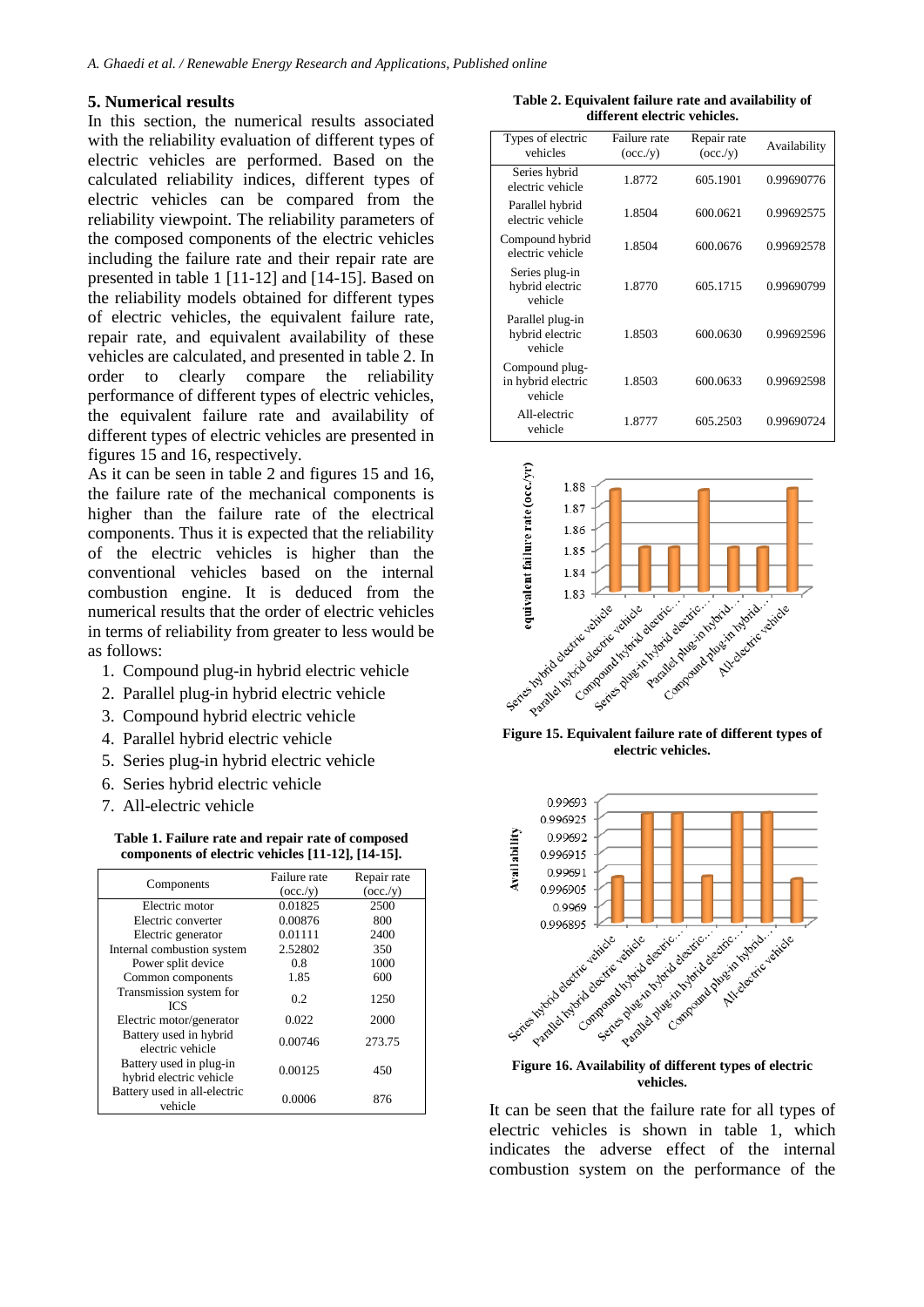whole system. Given that the failure rate of the electric converter is lower than the other components of electric vehicles, it can be concluded that the reliability of the electrical parts is higher than the mechanical parts. Therefore, if access to the electrical components is not possible, assuming they are safe, the mechanical parts can be repaired. In addition, as shown in the right-hand column of table 1, the amount of electric generator repair rate per year is higher than the other vehicle parts, which indicates the importance of regular service for vehicles.

According to the case studies conducted out represented in table 2, the availability and failure rate for the six types of studied vehicles were evaluated. The results obtained show that the equivalent failure rate will be the highest for the allelectric vehicle type as1.8777 ooc/year, and the lowest for both the parallel plug-in hybrid electric vehicle and the compound plug-in hybrid electric vehicle types as 1.8504 ooc/year. In addition, the availability of the all-electric vehicle is as lowest as 0.99690724 and the maximum is for the parallel plug-in hybrid electric vehicle as 0.99692596.

# **6. Conclusion**

In this work, the reliability modeling of different types of electric vehicles including the hybrid electric vehicle, the plug-in electric vehicle, and the all-electric vehicle was performed. In order to determine the reliability modeling of these vehicles, different combinations of the internal combustion engine of the vehicles and their electric part was considered, and so the reliability models of the series, parallel and compound structures of the hybrid electric vehicle, and plug-in hybrid electric vehicle were obtained. In order to develop the reliability modeling of the vehicles, the impact of the failure of the composed components on the total failure of the vehicle was considered, and based of the Markov theory, the series and parallel combinations of the components in the reliability model were determined. According to the developed reliability models of the different types of electric vehicles, the numerical results associated with the reliability performance of these vehicles were determined. For comparison between different types of electric vehicles from the reliability viewpoint, the reliability indices including the failure rate, repair rate, and availability of these vehicles were calculated. It was deduced from the numerical results that the reliability of the compound plug-in hybrid electric vehicle was more than the other vehicles. Besides, due to the removal of the internal combustion engine in the all-electric vehicle, the reliability of this type of electric vehicle was less than the other vehicles. In order to determine the reliability models of the electric vehicles, their function was considered to continue its movement. However, in the future works, the other functions of the electric vehicles can be considered to determine their reliability or it can be to determine the reliability model of different parts of electric vehicles. Besides, the impact of the capacity of the batteries used in the electric vehicles or the reliability of the charging stations on the reliability performance of electric vehicles can be taken into account in the future works.

## **7. Nomenclature**

| A: Availability                                                  |  |  |  |
|------------------------------------------------------------------|--|--|--|
| R: Repair rate                                                   |  |  |  |
| F: Failure rate                                                  |  |  |  |
| U: Unavailability                                                |  |  |  |
| F <sub>C</sub> : Failure rate of converter                       |  |  |  |
| FIGBT: Failure rate IGBTs                                        |  |  |  |
| F <sub>diode</sub> : Failure rate of diodes                      |  |  |  |
| F <sub>u</sub> : Failure rate of operation-mode base             |  |  |  |
| F <sub>v</sub> : Failure rate of non-operation-mode base         |  |  |  |
| F <sub>w</sub> : Failure rate of temperature cycles              |  |  |  |
| $F_x$ : Failure rate of junction electrical stress               |  |  |  |
| x <sub>1</sub> : Operation-mode acceleration factors             |  |  |  |
| x <sub>2</sub> : Non-operation-mode acceleration factors         |  |  |  |
| E <sub>a</sub> : Activation energy                               |  |  |  |
| T <sub>a</sub> : Ambient temperature                             |  |  |  |
| R <sub>ch</sub> : Thermal resistance between semi-conductor      |  |  |  |
| medium and junction.                                             |  |  |  |
| k: Boltzmann constant                                            |  |  |  |
| T: Temperature of a device in Kelvin                             |  |  |  |
| T <sub>0</sub> : Test temperature in Kelvin                      |  |  |  |
| q <sub>1</sub> : Duty cycle factors associated to operation-     |  |  |  |
| mode                                                             |  |  |  |
| q <sub>2</sub> : Duty cycle factors associated to non-operation- |  |  |  |
| mode                                                             |  |  |  |
| q <sub>3</sub> : Acceleration factor of thermal cycle            |  |  |  |
| $P_{\text{non}}$ : Probability of non-operation mode of power    |  |  |  |
| supply                                                           |  |  |  |
| loss: Thermal loss of each semi-conductor device                 |  |  |  |
| I <sub>m</sub> : Peak value of current passing through semi-     |  |  |  |
| conductor device                                                 |  |  |  |
| U <sub>0</sub> : Voltage drop on diode or IGBT                   |  |  |  |
| r: Resistance of diode or IGBT                                   |  |  |  |
| m: Modulation index                                              |  |  |  |
| U <sub>dc</sub> : DC link voltage                                |  |  |  |
| U <sub>nom</sub> : Reference voltage                             |  |  |  |
| P <sub>sw</sub> : Switching power loss                           |  |  |  |
| R <sub>th</sub> : Thermal resistance between heat sink and       |  |  |  |
| medium of semiconductor devices                                  |  |  |  |
| P <sub>L</sub> : Power loss of converter                         |  |  |  |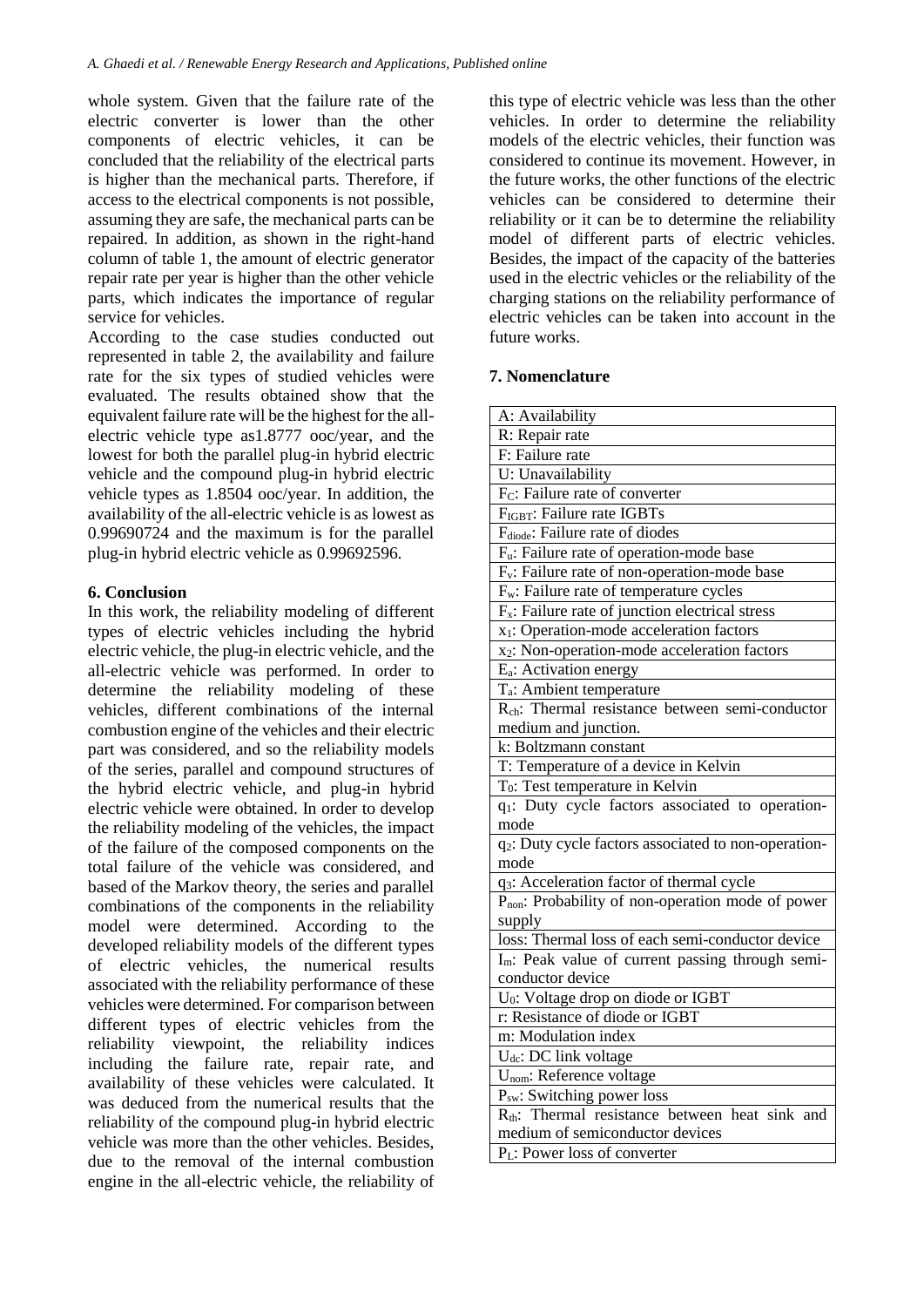## **8. Abbreviations**

| <b>IEEE-RTS: IEEE Reliability Test System</b> |  |
|-----------------------------------------------|--|
| DC: Direct Current                            |  |
| AC: Alternative Current                       |  |
| ICS: Internal Combustion System               |  |
| IGBT: Insulated-Gate Bipolar Transistor       |  |

# **9. References**

[1] Rostami, R. and Hosseinnia, H. (2021). Energy Management of Reconfigurable Distribution System in Presence of Wind Turbines by Considering Several Kinds of Demands. Renewable Energy Research and Applications, 2(2), 199-203.

[2] Mohamadi Janaki, M., Sobhanallahi, M., and Arshadi Khamseh, A. (2022). Development and Prioritization of Green Supply Chain Strategies and Renewable Energies in Uncertainty Conditions. Renewable Energy Research and Applications, 3(1), 115-129.

[3] Mahmoudian, M., Sadi, S., Gholami, J., and Karimi, A. (2022). Sensitivity analysis in a multi-carrier energy hub system through electrical and thermal profile procurement. Renewable Energy Research and Applications, article in presss.

[4] Shafiq, Saifullah et al. "Reliability evaluation of composite power systems: Evaluating the impact of full and plug-in hybrid electric vehicles." IEEE Access 8 (2020): 114305-114314.

[5] Kumar, S., Saket, R. K., Dheer, D. K., Holm-Nielsen, J. B., and Sanjeevikumar, P. (2020). Reliability enhancement of electrical power system including impacts of renewable energy sources: a comprehensive review. IET Generation, Transmission and Distribution, 14(10), 1799-1815.

[6] Zhang, Q., Zhu, Y., Wang, Z., Su, Y., and Li, C. (2019). Reliability assessment of distribution network and electric vehicle considering quasi-dynamic traffic flow and vehicle-to-grid. IEEE Access, 7, 131201-131213.

[7] Deb, S., Tammi, K., Kalita, K., and Mahanta, P. (2018). Impact of electric vehicle charging station load on distribution network. Energies, 11(1), 178.

[8] Huang, Z., Fang, B., and Deng, J. (2020). Multi-objective optimization strategy for distribution network considering V2G-enabled electric vehicles in building integrated energy system. Protection and Control of Modern Power Systems, 5(1), 1-8.

[9] Galiveeti, H. R., Goswami, A. K., and Choudhury, N. B. D. (2018). Impact of plug-in electric vehicles and distributed generation on reliability of distribution systems. Engineering science and technology, an international journal, 21(1), 50-59.

[10] Bilal, M. and Rizwan, M. (2021). Integration of electric vehicle charging stations and capacitors in distribution systems with vehicle-to-grid facility. Energy Sources, Part A: Recovery, Utilization, and Environmental Effects, 1-30.

[11] Aluisio, B., Dicorato, M., Ferrini, I., Forte, G., and Trovato, M. (2018, June). AC and DC solutions for electric vehicle microgrid: Sizing and reliability analysis. In 2018 IEEE International Conference on Environment and Electrical Engineering and 2018 IEEE Industrial and Commercial Power Systems Europe, pp. 1-6.

[12] Gandoman, F. H., Ahmadi, A., Van den Bossche, P., Van Mierlo, J., Omar, N., Nezhad, A. E., ... and Mayet, C. (2019). Status and future perspectives of reliability assessment for electric vehicles. Reliability Engineering and System Safety, 183, 1-16.

[13] Talukdar, B. K. and Deka, B. C. (2021). An Approach to Reliability, Availability and Maintainability Analysis of a Plug-In Electric Vehicle. World Electric Vehicle Journal, 12(1), 34.

[14] Ammaiyappan, B. S. and Ramalingam, S. (2019). Reliability investigation of electric vehicle. Life Cycle Reliability and Safety Engineering, 8(2), 141-149.

[15] Hariri, A. M., Hashemi-Dezaki, H., and Hejazi, M. A. (2020). A novel generalized analytical reliability assessment method of smart grids including renewable and non-renewable distributed generations and plug-in hybrid electric vehicles. Reliability Engineering and System Safety, 196, 106746.

[16] Shu, X., Guo, Y., Yang, W., Wei, K., Zhu, Y., and Zou, H. (2019). A detailed reliability study of the motor system in pure electric vans by the approach of fault tree analysis. IEEE Access, 8, 5295-5307.

[17] Anand, M. P., Bagen, B., and Rajapakse, A. (2020). Probabilistic reliability evaluation of distribution systems considering the spatial and temporal distribution of electric vehicles. International Journal of Electrical Power and Energy Systems, 117, 105609.

[18] Sadeghian, O., Nazari-Heris, M., Abapour, M., Taheri, S. S., and Zare, K. (2019). Improving reliability of distribution networks using plug-in electric vehicles and demand response. Journal of Modern Power Systems and Clean Energy, 7(5), 1189-1199.

[19] Ali, A. M. and Söffker, D. (2018). Towards optimal power management of hybrid electric vehicles in real-time: A review on methods, challenges, and state-of-the-art solutions. Energies, 11(3), 476.

[20] Collin, R., Miao, Y., Yokochi, A., Enjeti, P., and Von Jouanne, A. (2019). Advanced electric vehicle fast-changing technologies. Energies, 12(10), 1839.

[21] Sanguesa, J. A., Torres-Sanz, V., Garrido, P., Martinez, F. J., and Marquez-Barja, J. M. (2021). A review on electric vehicles: Technologies and challenges. Smart Cities, 4(1), 372-404.